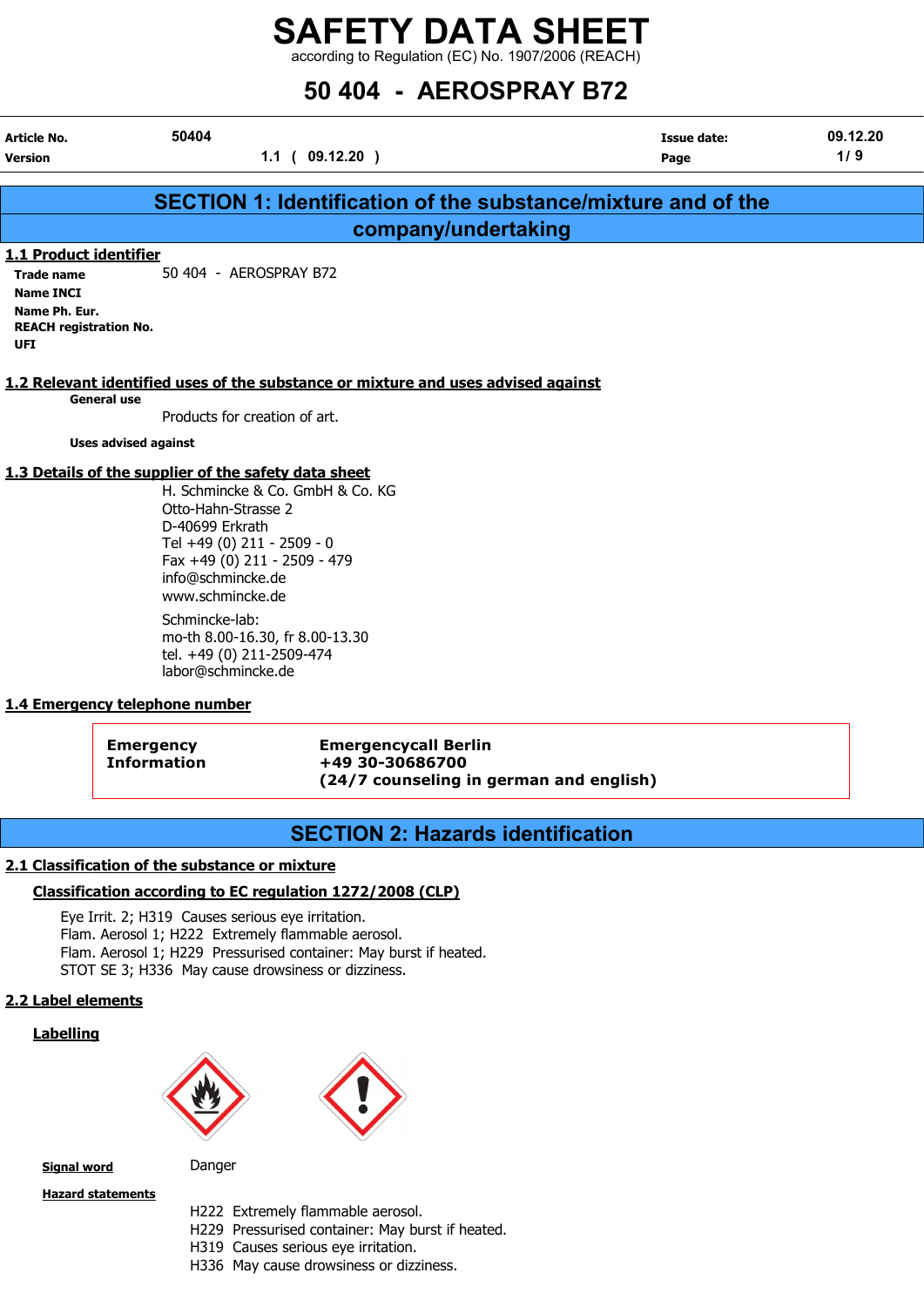according to Regulation (EC) No. 1907/2006 (REACH)

### 50 404 - AEROSPRAY B72

| Article No.               | 50404                                                                                                                                                                                                                                                   | Issue date: | 09.12.20 |
|---------------------------|---------------------------------------------------------------------------------------------------------------------------------------------------------------------------------------------------------------------------------------------------------|-------------|----------|
| <b>Version</b>            | 1.1(09.12.20)                                                                                                                                                                                                                                           | Page        | 2/9      |
| <b>Safety precautions</b> |                                                                                                                                                                                                                                                         |             |          |
|                           | P102 Keep out of reach of children.                                                                                                                                                                                                                     |             |          |
|                           | P210 Keep away from heat, hot surfaces, sparks, open flames and other ignition sources. No<br>smoking.                                                                                                                                                  |             |          |
|                           | P211 Do not spray on an open flame or other ignition source.                                                                                                                                                                                            |             |          |
|                           | P251 Do not pierce or burn, even after use.                                                                                                                                                                                                             |             |          |
|                           | P410+P412 Protect from sunlight. Do not expose to temperatures exceeding 50 $^{\circ}$ C/122 $^{\circ}$ F.<br>In case of insufficient ventilation and/or through use, explosive/highly flammable mixtures may<br>develop.<br>P260 Do not breathe spray. |             |          |
|                           | P271 Use only outdoors or in a well-ventilated area.                                                                                                                                                                                                    |             |          |
|                           | P305+P351+P338 IF IN EYES: Rinse cautiously with water for several minutes. Remove contact<br>lenses, if present and easy to do. Continue rinsing.                                                                                                      |             |          |

#### Hazard components for labelling

Text for labelling (CLP)

#### 2.3 Other hazards

### SECTION 3: Composition / information on ingredients

#### 3.1 Substances

#### Chemical characterisation

acrylic resin Alcohols propellant (dimethyl ether) CAS-Number EINECS / ELINCS / NLP EU index number Customs tariff number REACH registration No. RTECS-no. Hazchem-Code CI-Number

#### 3.2 Mixtures

propan-2-ol: 20 - 30 % 1-methoxy-2-propanol: 5 - 10 % CAS: 67-63-0 CAS: 107-98-2 REACH: 01-2119457558-25 REACH: 01-2119457435-35-xxxx Eye Irrit. 2; H319 / Flam. Liq. 2; H225 / STOT SE 3; Flam. Liq. 3; H226 / STOT SE 3; H336 H336

CAS: 109-87-5 CAS: 123-42-2

#### Substance 5 Substance 6 Substance 6 Substance 6 Substance 6 Substance 6 Substance 6 Substance 6 Substance 6 Su

propane / butane: < 20 % dimethyl ether: < 10 % CAS: 74-98-6 / 106-97-8 CAS: 115-10-6 REACH: 01-2119471330-49 / 01-2119474691-32 REACH: 01-2119472128-37 Compr. Gas; H280 / Flam. Gas 1; H220 Compr. Gas; H280 / Flam. Gas 1; H220

#### Substance 1 Substance 2

#### Substance 3 Substance 4

dimethoxymethane: 10 - 20 % 4-hydroxy-4-methylpentan-2-one: 5 - 10 % REACH: 01-2119664781-31 REACH: 01-2119473975-21-XXXX Flam. Liq. 2; H225 Eye Irrit. 2; H319 / Flam. Liq. 3; H226 / STOT SE 3; H335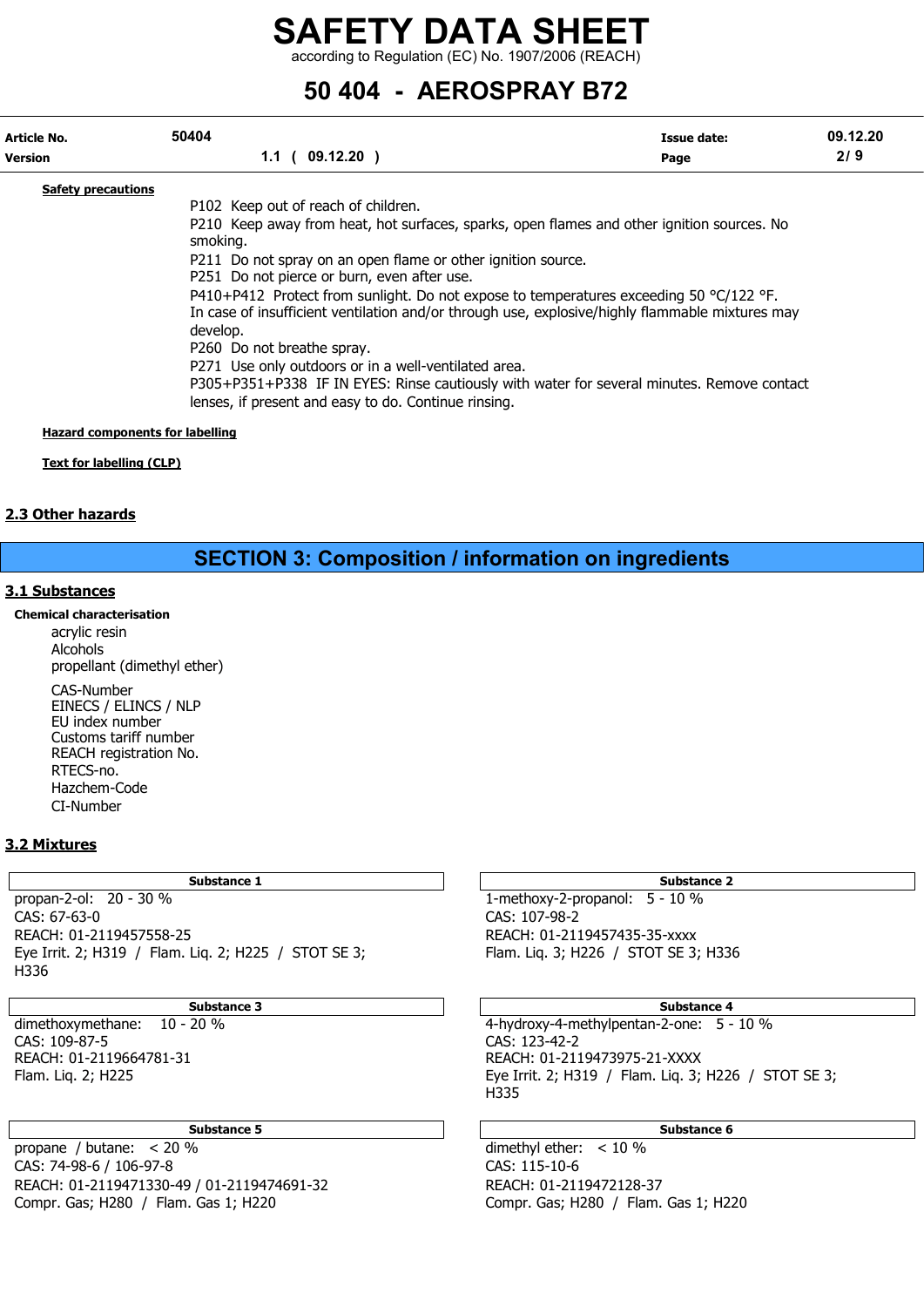according to Regulation (EC) No. 1907/2006 (REACH)

# 50 404 - AEROSPRAY B72

| Article No. | 50404 |               | <b>Issue date:</b> | 09.12.20 |
|-------------|-------|---------------|--------------------|----------|
| Version     |       | 1.1(09.12.20) | Page               | 3/9      |

Additional information

### SECTION 4: First aid measures

#### 4.1 Description of first aid measures

#### General information

If you feel unwell, seek medical advice (show the label where possible).

#### In case of inhalation

Provide fresh air. Seek medical attention if problems persist.

#### In case of skin contact

Remove residues with soap and water. In case of skin irritation, consult a physician.

#### After eye contact

If product gets into the eye, keep eyelid open and rinse immediately with large quantities of water, for at least 10 - 15 minutes. Seek medical attention if irritation persists.

#### After swallowing

Rinse mouth with water. Seek medical treatment in case of troubles.

#### 4.2 Most important symptoms and effects, both acute and delayed

#### 4.3 Indication of any immediate medical attention and special treatment needed

#### SECTION 5: Firefighting measures

#### 5.1 Extinguishing media

#### Suitable extinguishing media

Co-ordinate fire-fighting measures to the fire surroundings.

#### Extinguishing media which must not be used for safety reasons strong water jet

#### 5.2 Special hazards arising from the substance or mixture

In case of fire may be liberated: Carbon monoxide and carbon dioxide

#### 5.3 Advice for firefighters

#### Special protective equipment for firefighters

Use appropriate respiratory protection.

Additional information

#### SECTION 6: Accidental release measures

#### 6.1 Personal precautions, protective equipment and emergency procedures

Avoid contact with skin, eyes, and clothing.

#### 6.2 environmental precautions

Discharge into the environment must be avoided.

#### 6.3 Methods and material for containment and cleaning up

Methods for cleaning up Collect spilled material using paper towels and dispose. Provide adequate ventilation.

#### Additional information

#### 6.4 Reference to other sections

Dispose of waste according to applicable legislation.

### SECTION 7: Handling and storage

#### 7.1 Precautions for safe handling

#### Advices on safe handling

Handle in accordance with good industrial hygiene and safety practice.

#### Precautions against fire and explosion

Pressurized container: protect from sunlight and do not expose to temperatures exceeding 50 °C. Do not pierce or burn,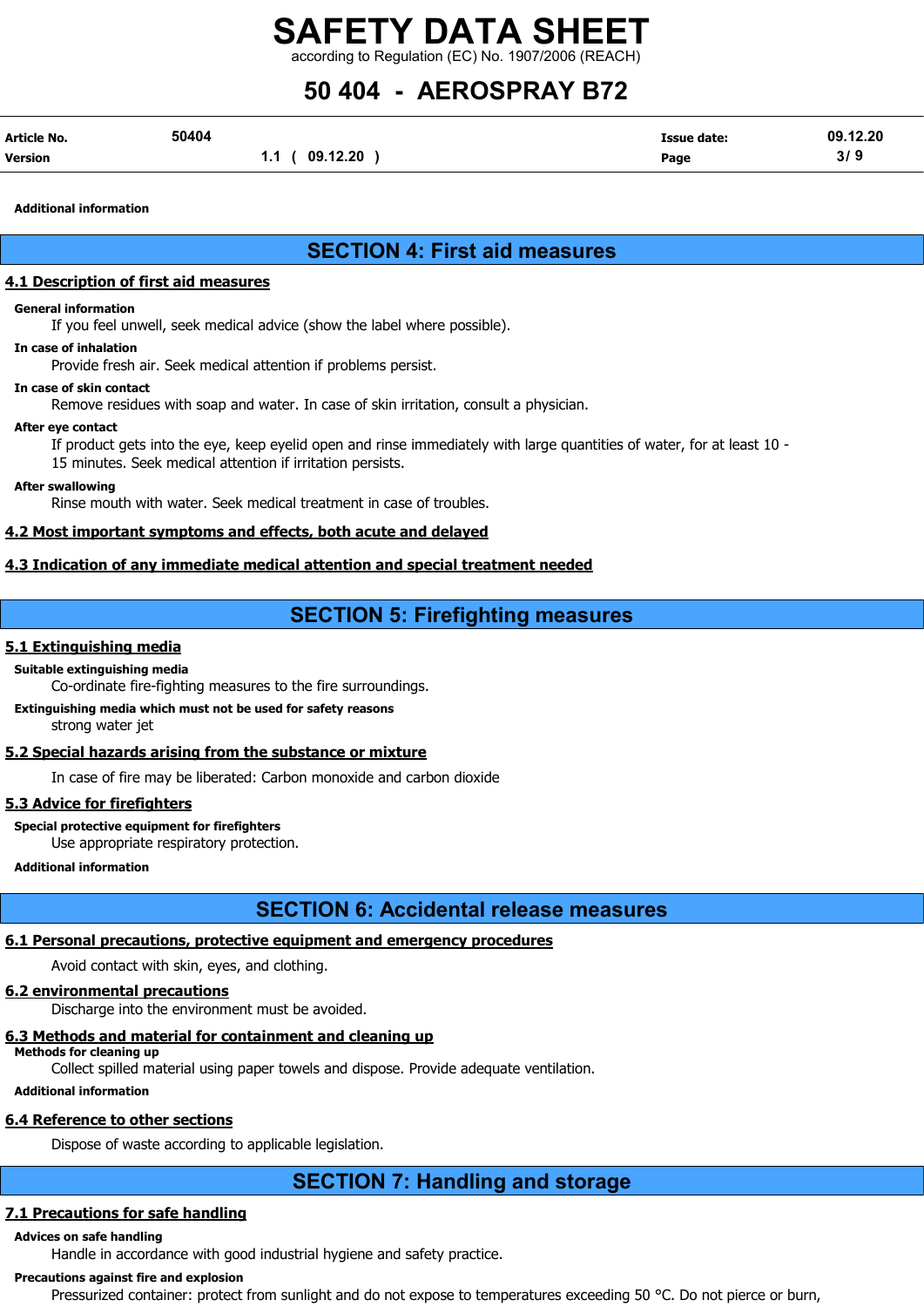according to Regulation (EC) No. 1907/2006 (REACH)

# 50 404 - AEROSPRAY B72

| Article No.    | 50404 |                              | <b>Issue date:</b> | 09.12.20 |
|----------------|-------|------------------------------|--------------------|----------|
| <b>Version</b> |       | 09.12.20<br>1.1 <sub>0</sub> | Page               | 4/9      |

even after use. Do not spray on naked flames or any incandescent material.

#### 7.2 Conditions for safe storage, including any incompatibilities

Requirements for storerooms and containers

Keep in a cool, well-ventilated place.

#### Hints on joint storage

#### Storage class Further details

Protect from frost and exposure to sun.

#### 7.3 Specific end use(s)

#### SECTION 8: Exposure controls/personal protection

#### 8.1 Control parameters

67-63-0 propan-2-ol

| ×<br>× |  |
|--------|--|
|        |  |
|        |  |
|        |  |
|        |  |
|        |  |

| DEU        | WEL        |                      | $200,000$ mL/m <sup>3</sup> | $\overline{\phantom{a}}$ |  |
|------------|------------|----------------------|-----------------------------|--------------------------|--|
| <b>DEU</b> | <b>WEL</b> |                      | $380,000$ mq/m <sup>3</sup> | $4(II);$ DFG; Y          |  |
| 107-98-2   |            | 1-methoxy-2-propanol |                             |                          |  |

| DEU | WEL | $\sim$ $\sim$ $\sim$<br>$\wedge$<br>TAA LAAA TAHII |                                                                                                    |
|-----|-----|----------------------------------------------------|----------------------------------------------------------------------------------------------------|
| DEU | WEL | $370,000$ mg/m <sup>3</sup>                        | $1 + 1$<br>$- - -$<br>D <sub>D</sub><br>$\sim$ $\sim$<br>، ب نا<br>ו טבע<br>$1 + 11$<br><u>، ب</u> |

#### 109-87-5 dimethoxymethane

| DEU | the property of the contract of the<br>WEL | 200<br>$\sim$ $\sim$ $\sim$         |                                                        |
|-----|--------------------------------------------|-------------------------------------|--------------------------------------------------------|
| DEU | WEL                                        | $\sim$ $\sim$ $\sim$<br><b>JVV1</b> | $\sim$ $\sim$ $\sim$<br>, כטב <i>ו</i><br>. <i>. .</i> |

123-42-2 4-hydroxy-4-methylpentan-2-one

| CAN | not required | $50,000$ $mL/m^3$           | (8h)           |
|-----|--------------|-----------------------------|----------------|
| CHE | not required | $20,000$ $mL/m^3$           | (8h)           |
| DEU | WEL          | $20,000$ $mL/m^3$           |                |
| DEU | WEL          | $96,000$ mg/dm <sup>3</sup> | $2(I);$ DFG, H |

#### 8.2 Exposure controls

#### Occupational exposure controls

#### Respiratory protection

Respiratory protection must be worn whenever the WEL levels have been exceeded.

Combination filtering device (EN 14387) Use filter type A (= against vapours of organic substances)

#### Hand protection

Qualified materials: Butyl caoutchouc (butyl rubber)

Layer thickness  $> 0.5$  mm

Breakthrough time > 480 min

Butoflex 650 - MAPA GmbH, Industriestraße 21- 25, D-27404 Zeven, Internet: www.mapa-pro.de All information was derived in accordance with EU directive 89/686/EWG and the resultant EN 374 in cooperation with MAPA GmbH. This recommendation applies exclusively to the product and use named in Section 1. In the event of commingling or deviating conditions, contact the suppliers of CE-approved gloves. This information is abased on our current state of knowledge and describes the security standards applicable to our product for the purpose provided.

#### Eye protection

Goggles

#### Body protection

Wear suitable protective clothing. Wash contaminated clothing prior to re-use.

General protection and hygiene measures

Handle in accordance with good industrial hygiene and safety practice. Wash hands thoroughly after handling.

#### SECTION 9: Physical and chemical properties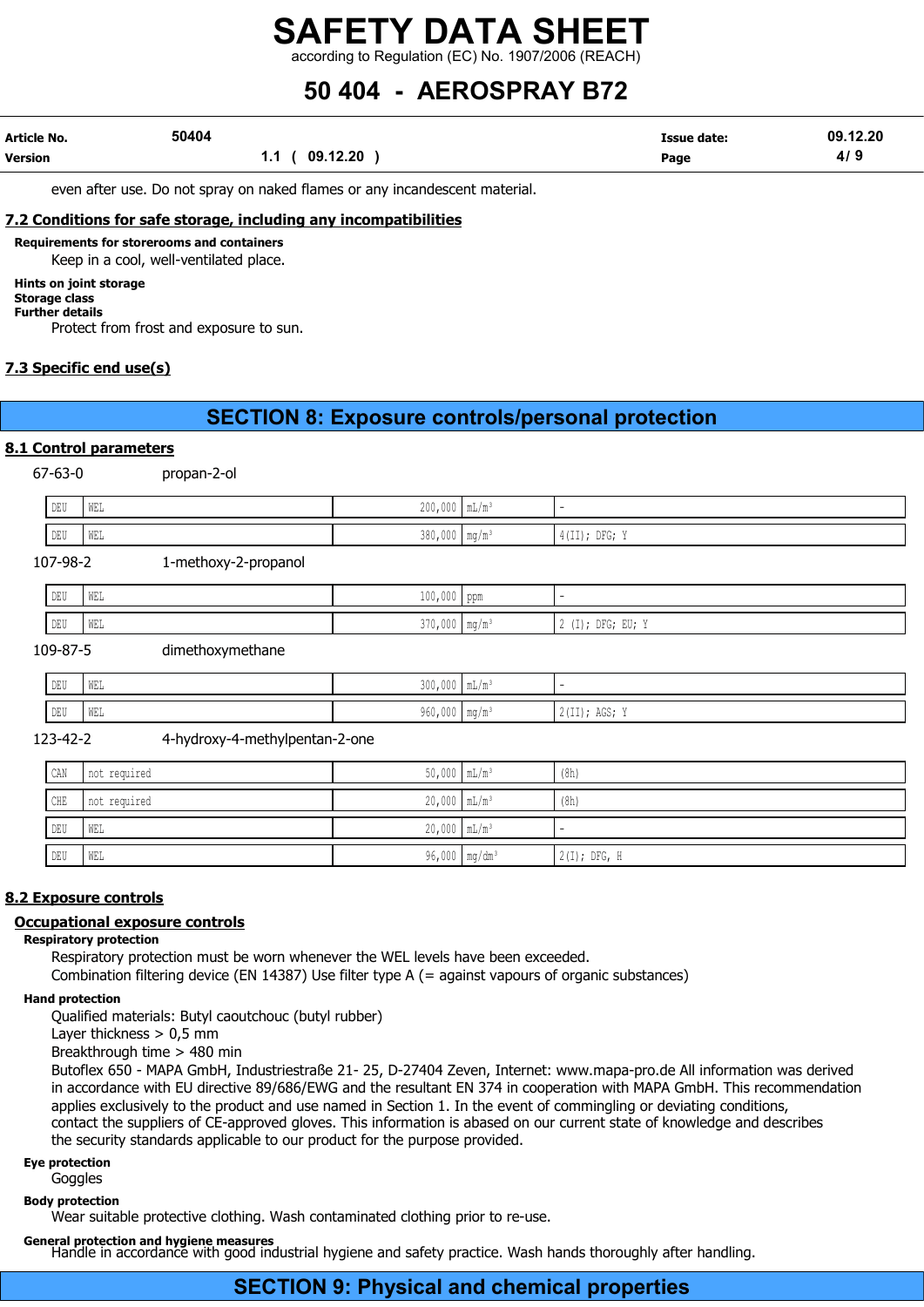according to Regulation (EC) No. 1907/2006 (REACH)

# 50 404 - AEROSPRAY B72

| Article No.    | 50404 |                 | <b>Issue date:</b> | 09.12.20 |
|----------------|-------|-----------------|--------------------|----------|
| <b>Version</b> |       | 09.12.20<br>1.1 | Page               | 5/9      |

#### 9.1 information on basic physical and chemical properties

| <b>Form</b>  | Aerosol        |
|--------------|----------------|
| Colour       | colourless     |
| <b>Odour</b> | characteristic |

|                                        | min    | max         |       |
|----------------------------------------|--------|-------------|-------|
| Initial boiling point and              |        |             |       |
| boiling range                          |        |             |       |
| Melting point/freezing point           |        |             |       |
| Flash point/flash point range          |        | $-60$ °C    |       |
| <b>Flammability</b>                    |        |             |       |
| <b>Ignition temperature</b>            | 235 °C | 235 °C      |       |
| <b>Auto-ignition temperature</b>       |        |             |       |
| <b>Explosion limits</b>                | 1,5    | 18,6 Vol%   |       |
| <b>Refraction index</b>                |        |             |       |
| <b>PH</b>                              |        |             |       |
| <b>Viscosity</b>                       |        |             |       |
| <b>Viscosity</b>                       |        |             |       |
| Vapour pressure                        |        | 4100 hPa    | 20 °C |
| <b>Density</b>                         |        | $0,72$ g/ml | 20 °C |
| Partition coefficient: n-octanol/water |        |             |       |
|                                        |        |             |       |

#### Danger of explosion

#### 9.2 Other information

#### SECTION 10: Stability and reactivity

#### 10.1 Reactivity

Product is stable under normal storage conditions.

#### 10.2 Chemical stability

#### 10.3 Possibility of hazardous reactions

#### 10.4 Conditions to avoid

Protect from frost and exposure to sun.

#### 10.5 Incompatible materials

#### 10.6 Hazardous decomposition products

Hazardous vapours may form during fires.

### SECTION 11: Toxicological information

#### 11.1 Information on toxicological effects

#### Toxicological tests

67-63-0 propan-2-ol

| oral       | T <sub>D</sub> 50<br>∪∪עע | 11 U U | ╲ —<br>>≕ | 5000,00000 | mq/kq |      |
|------------|---------------------------|--------|-----------|------------|-------|------|
| inhalative | TOE0<br>コレマカ              | 11 U U |           | 51,00000   | mq/L  | (4h) |
| dermal     | LD50                      | Rabbit |           | 1000,00000 | mg/kg |      |

#### Toxicological tests

107-98-2 1-methoxy-2-propanol

| $\sim$<br>∪⊥a⊥ | ⊔∪∪ພ | $\sim$<br>- 1 U | 101500000<br>4016,00000 | mg/kg |  |
|----------------|------|-----------------|-------------------------|-------|--|
| dermal         | ⊔∪∪ພ | `-<br>11a c     | 2000,00000              | mg/kg |  |

Toxicological tests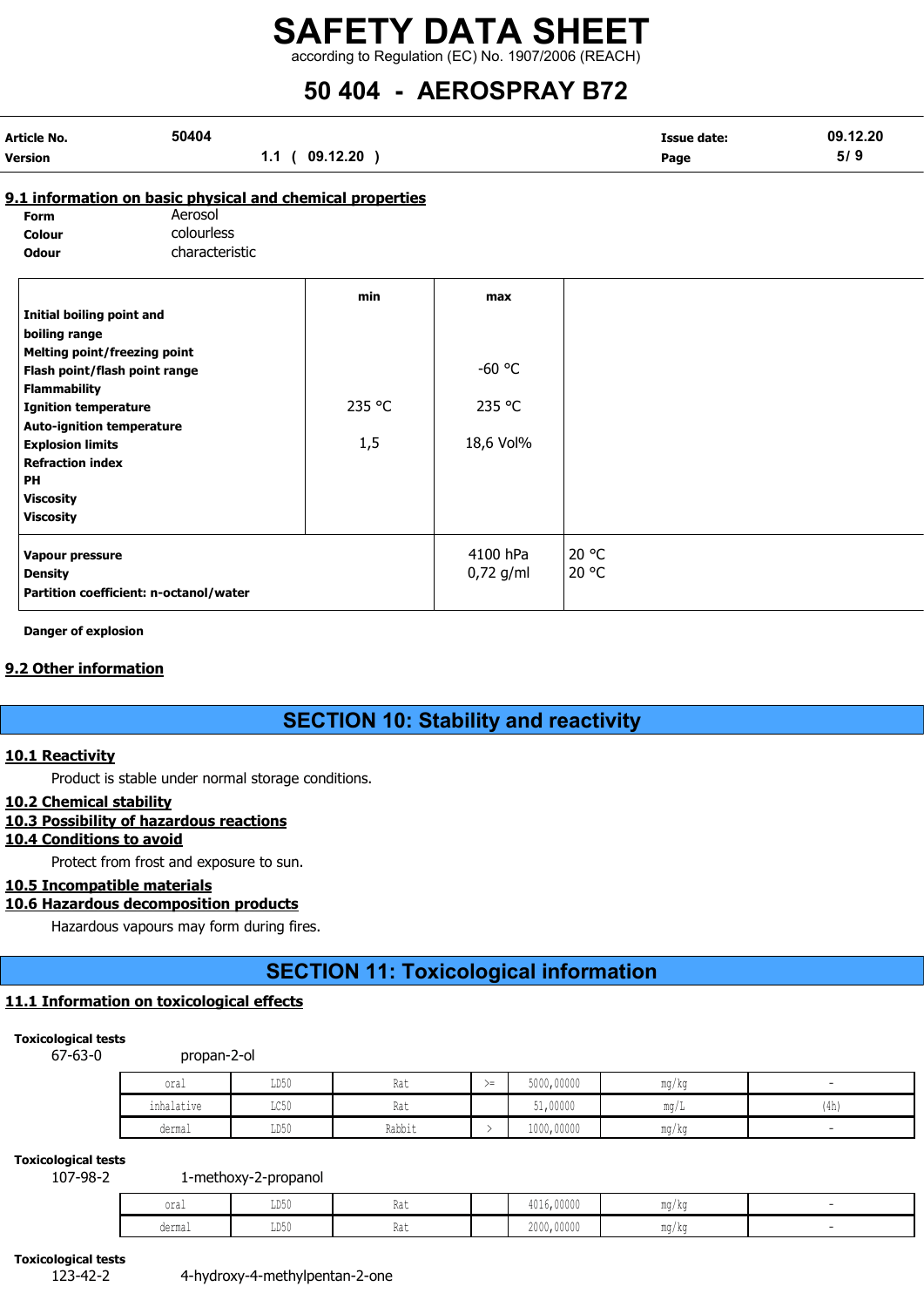### SAFETY DATA SHEET according to Regulation (EC) No. 1907/2006 (REACH)

### 50 404 - AEROSPRAY B72

| <b>Article No.</b><br>Version | 50404  | 1.1  | 09.12.20 | <b>Issue date:</b><br>Page | 09.12.20<br>6/9 |                          |
|-------------------------------|--------|------|----------|----------------------------|-----------------|--------------------------|
|                               | oral   | LD50 | Rat      | 2000,00000                 | mg/kg           | $\overline{\phantom{a}}$ |
|                               | dermal | LD50 | Rabbit   | 5000,00000                 | U/mq            | -                        |

Acute toxicity

No data available

In case of inhalation

No data available

#### After swallowing

No data available

In case of skin contact

No data available

After eye contact

No data available

#### Practical experience

#### General remarks

#### SECTION 12: Ecological information

#### 12.1 Toxicity

#### Ecotoxicological effects

67-63-0 propan-2-ol

| $T \cap E \cap$<br>せいりり | Leuciscus idus                 | 8400,00000  | mq/  | (48h) |
|-------------------------|--------------------------------|-------------|------|-------|
| EC50                    | Chlorella vulgaris             | 275,00000   | ma/  | (96h) |
| EC50                    | Daphnia magna (Big water flea) | 10000,00000 | ma/L | (48h) |

#### Ecotoxicological effects

107-98-2 1-methoxy-2-propanol

| $T \cap T \cap$<br>せいろん | TT2U                                                     | 4000,00000  | $m \sim$<br>- 111 1 | (96h) |
|-------------------------|----------------------------------------------------------|-------------|---------------------|-------|
| $P \cap E$<br>じしつい      | $-1$<br>wotor<br>water flea)<br>Daphnia magna<br>1 D T A | 23300,00000 | $m \sim$<br>TIM 1   | (48h) |

#### Ecotoxicological effects

123-42-2 4-hydroxy-4-methylpentan-2-one

| LC50 | tısh                                           | 100,00000 | $m \alpha$ ,           | (96h) |
|------|------------------------------------------------|-----------|------------------------|-------|
| EC50 | Alqae                                          | 100,00000 | $m \sim$               | (72h, |
| EC50 | water flea)<br>$\sim$<br>Daphnia magna<br>(B1q | 100,00000 | $m \sim$<br>111.U / 11 | (48h) |

Aquatic toxicity

No data available

Water Hazard Class 1

WGK catalog number General information

#### 12.2 Persistence and degradability

Further details Product is partially biodegradable. Oxygen demand

#### 12.3 Bioaccumulative potential

Bioconcentration factor (BCF) Partition coefficient: n-octanol/water

12.4 Mobility in soil No data available

12.5 Results of PBT and vPvB assessment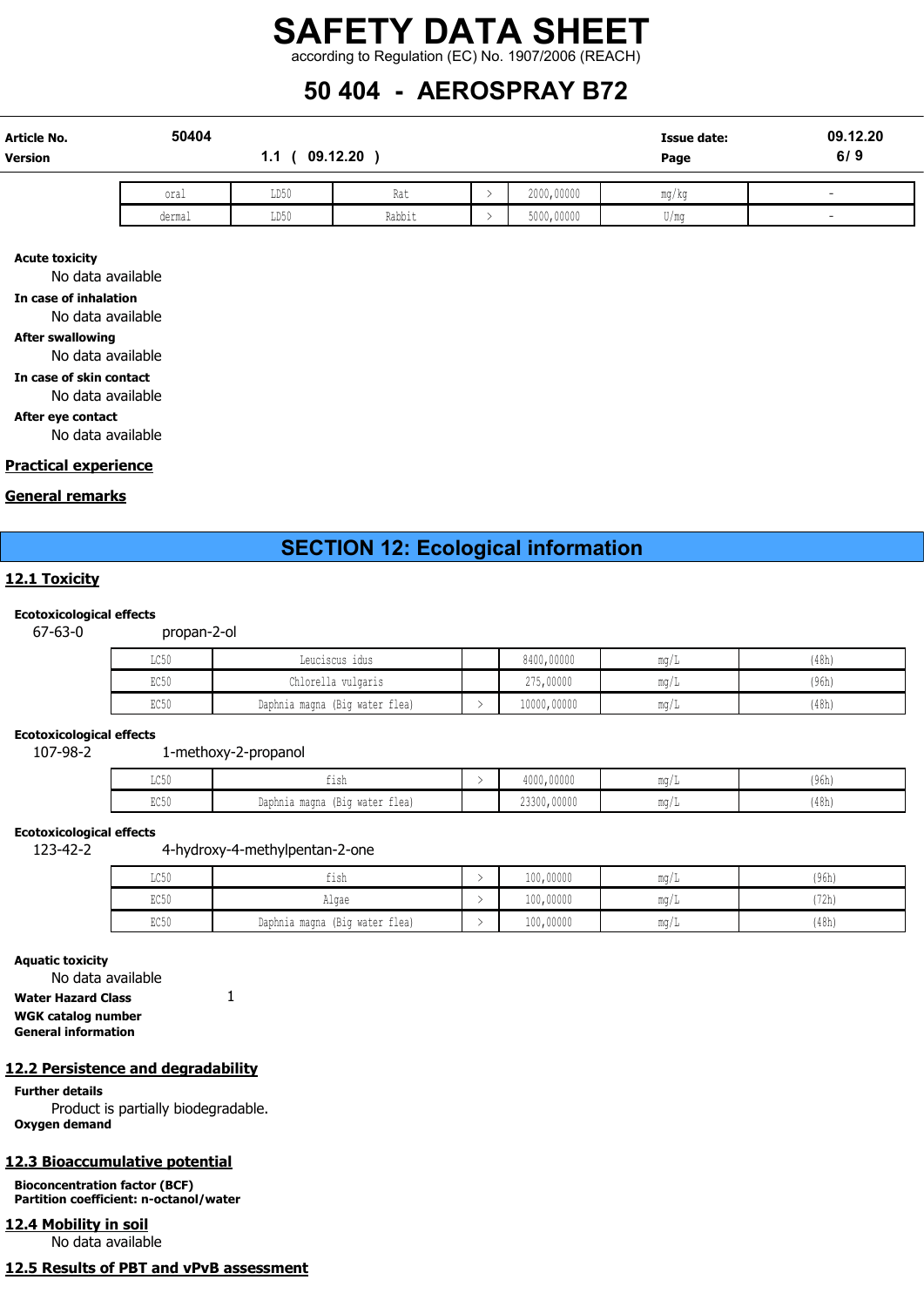according to Regulation (EC) No. 1907/2006 (REACH)

# 50 404 - AEROSPRAY B72

| Article No. | 50404 |                | <b>Issue date:</b> | 09.12.20 |
|-------------|-------|----------------|--------------------|----------|
| Version     |       | 1.1 ( 09.12.20 | Page               | 7/9      |

No data available

#### 12.6 Other adverse effects

General information

#### SECTION 13: Disposal considerations

#### 13.1 Waste treatment methods

#### **Product**

Waste key number

160504 160504\* Gases in pressure containers (including halons) containing dangerous substances. Recommendation

#### Contaminated packaging

Waste key number

Recommendation

Non-contaminated packages may be recycled. Handle contaminated packages in the same way as the substance itself.

#### Additional information

#### SECTION 14: Transport information

#### 14.1 UN number

1950

#### 14.2 UN proper shipping name

| ADR, ADN   | AEROSOLS, flammable |
|------------|---------------------|
| IMDG, IATA | AEROSOLS, flammable |

#### 14.3 Transport hazard class(es)

| ADR, ADN    | 2   |
|-------------|-----|
| <b>IMDG</b> | 2.1 |
| IATA        | 2.1 |

#### 14.4 Packing group

#### 14.5 Environmental hazards

Marine Pollutant - IMDG No Marine Pollutant - ADN

#### 14.6 Special precautions for user

-

|  | Land transport (ADR/RID) |
|--|--------------------------|
|--|--------------------------|

| <b>Code: ADR/RID</b>                              | 5F                    |
|---------------------------------------------------|-----------------------|
| Kemmler-number                                    |                       |
| <b>Hazard label ADR</b>                           | 2.1                   |
| Limited guantities                                | 11.                   |
| <b>Contaminated packaging: Instructions</b>       | P207 - LP200          |
| <b>Contaminated packaging: Special provisions</b> | PP87 - RR6 - L2       |
| Special provisions for packing together           | MP9                   |
| <b>Portable tanks: Instructions</b>               |                       |
| <b>Portable tanks: Special provisions</b>         |                       |
| <b>Tank coding</b>                                |                       |
| <b>Tunnel restriction</b>                         | D                     |
| <b>Remarks</b>                                    |                       |
| EQ                                                | E <sub>0</sub>        |
| <b>Special provisions</b>                         | 190 - 327 - 344 - 625 |

#### Sea transport (IMDG)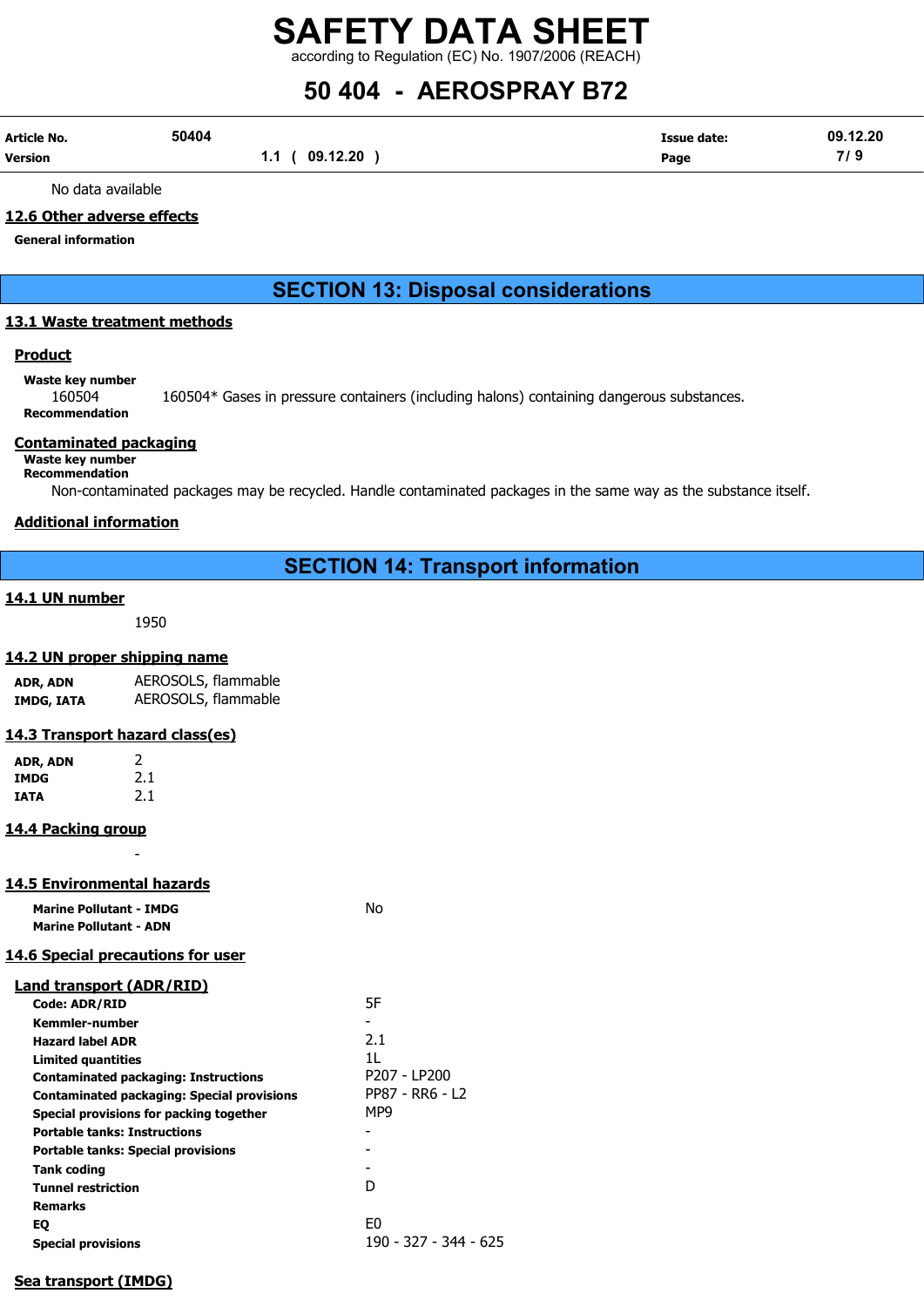according to Regulation (EC) No. 1907/2006 (REACH)

### 50 404 - AEROSPRAY B72

| 50404<br>Article No.                                        |                                                                                                  |                                              | <b>Issue date:</b> | 09.12.20 |
|-------------------------------------------------------------|--------------------------------------------------------------------------------------------------|----------------------------------------------|--------------------|----------|
| Version                                                     | 1.1(09.12.20)                                                                                    |                                              | Page               | 8/9      |
| <b>EmS</b>                                                  |                                                                                                  | $F-D, S-U$                                   |                    |          |
| <b>Special provisions</b><br><b>Limited quantities</b>      |                                                                                                  | 63 - 190 - 277 - 327 - 344 - 381 - 959<br>1L |                    |          |
|                                                             | <b>Contaminated packaging: Instructions</b><br><b>Contaminated packaging: Special provisions</b> | P207 - LP200<br>PP87 - L2                    |                    |          |
| <b>IBC: Instructions</b><br><b>IBC: Provisions</b>          |                                                                                                  |                                              |                    |          |
| <b>Tank instructions IMO</b><br><b>Tank instructions UN</b> |                                                                                                  |                                              |                    |          |
| <b>Stowage and segregation</b>                              | <b>Tank instructions Special provisions</b>                                                      | category A                                   |                    |          |
|                                                             |                                                                                                  | SW1 - SG69                                   |                    |          |
| <b>Properties and observations</b><br><b>Remarks</b>        |                                                                                                  |                                              |                    |          |
| EQ                                                          |                                                                                                  | E <sub>0</sub>                               |                    |          |
| Air transport (IATA-DGR)                                    |                                                                                                  |                                              |                    |          |
| <b>Hazard</b><br>Passenger                                  |                                                                                                  | 203 (75 kg)                                  |                    |          |
| Passenger LQ                                                |                                                                                                  | Y203 (30 kg G)<br>203 (150 kg)               |                    |          |
| Cargo<br><b>ERG</b>                                         |                                                                                                  | 10 <sub>L</sub>                              |                    |          |
| <b>Remarks</b><br>EQ                                        |                                                                                                  | E <sub>0</sub>                               |                    |          |
| <b>Special Provisioning</b>                                 |                                                                                                  | A145 - A167 - A802                           |                    |          |

#### 14.7 Transport in bulk according to Annex II of MARPOL 73/78 and the IBC Code

No data available

### SECTION 15: Regulatory information

#### 15.1 Safety, health and environmental regulations/legislation specific for the substance or mixture

#### National regulations

#### **Europe**

Contents of VOC [%] Contents of VOC  $[g/L]$ Further regulations, limitations and legal requirements

#### **Germany**

Storage class

Water Hazard Class 1

WGK catalog number Incident regulation Information on working limitations

Further regulations, limitations and legal requirements

#### **Denmark**

Further regulations, limitations and legal requirements

#### **Hungary**

Further regulations, limitations and legal requirements

#### Great Britain

Further regulations, limitations and legal requirements